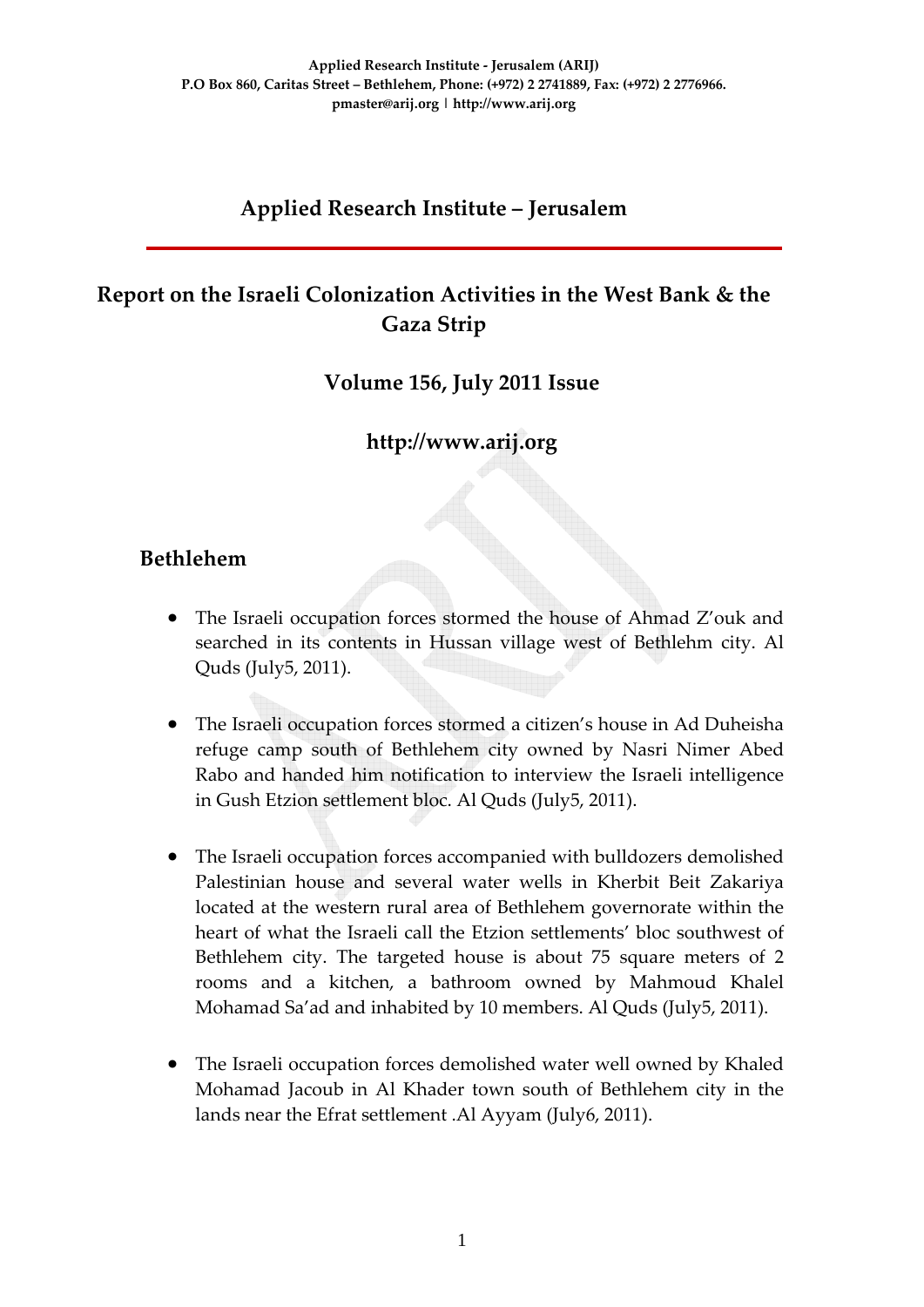- The Israeli occupation forces stormed the house of Abed Al Kader Al Zghari and searched in its contents in Ad Duheisha refuge camp south of Bethlehem city. Wafa (July6, 2011).
- Israeli trucks loaded with different types of settlements remnants dumped their waste in Wadi Abu Shaheen area near Efrat settlement. The area where the solid waste was dumped named Wadi Abu 'Amera with 96 dunums and Wadi Artas planted with fruitful trees. Al Ayyam (July7, 2011).
- The Israeli occupation forces put signs in Aien Al Joizeh area in Al Walajeh village northwest of Bethlehem city to start bulldozing the lands in order to complete the construction of the Israeli segregation wall in the area with a length of 6 km and width between 25km to 75 km. the establishment of the wall will lead to confiscate 500 dunums and isolate 1985 dunums of lands. Al Quds(July10, 2011).
- The Israeli authority confiscated 2000 dunums of agricultural lands in Al Khader town south of Bethlehem city in order to expand the Efrat settlement with an area of 5000 dunums. The lands Israel intends to confiscate belong to several families from Al Khader were known; Salah, Sbieh, Issa, Mussa, D'aduo' and Ghniem. Al Ayyam(July14, 2011)
- The Israeli occupation forces stormed the house of Mohammad Ibrahim Al 'Adam and Rab'i Ali Al Hremi in Al Saff street in Bethlehem city and Wissam Al Hassanat from Ad Duheisha refuge camp south of Bethlehem city and handed them notifications to interview the Israeli intelligence in Josh Atzion settlement bloc south of Bethlehem city. Wafa [\(July17,](http://www.wafa.ps/arabic/index.php?action=detail&id=109398) 2011).
- Israeli settler set fire into agricultural lands in Sahel Al Baqa'a (Al Baqa'a valley) owned by Na'em Hassan Al Salahat, the fire consumed 10 of olive trees. Al Quds (July18, 2011).
- The Israeli occupation forces raided the house of Mussa Khalaf Jebriel and searched in its contents in Tuqu' town southeast of Bethlehem city. Also the IOF set up military checkpoints on the entrance of Al Khader and Tuqu' and stopped the Palestinian vehicles and checked in the ID cards. Al Ayyam (July20, 2011).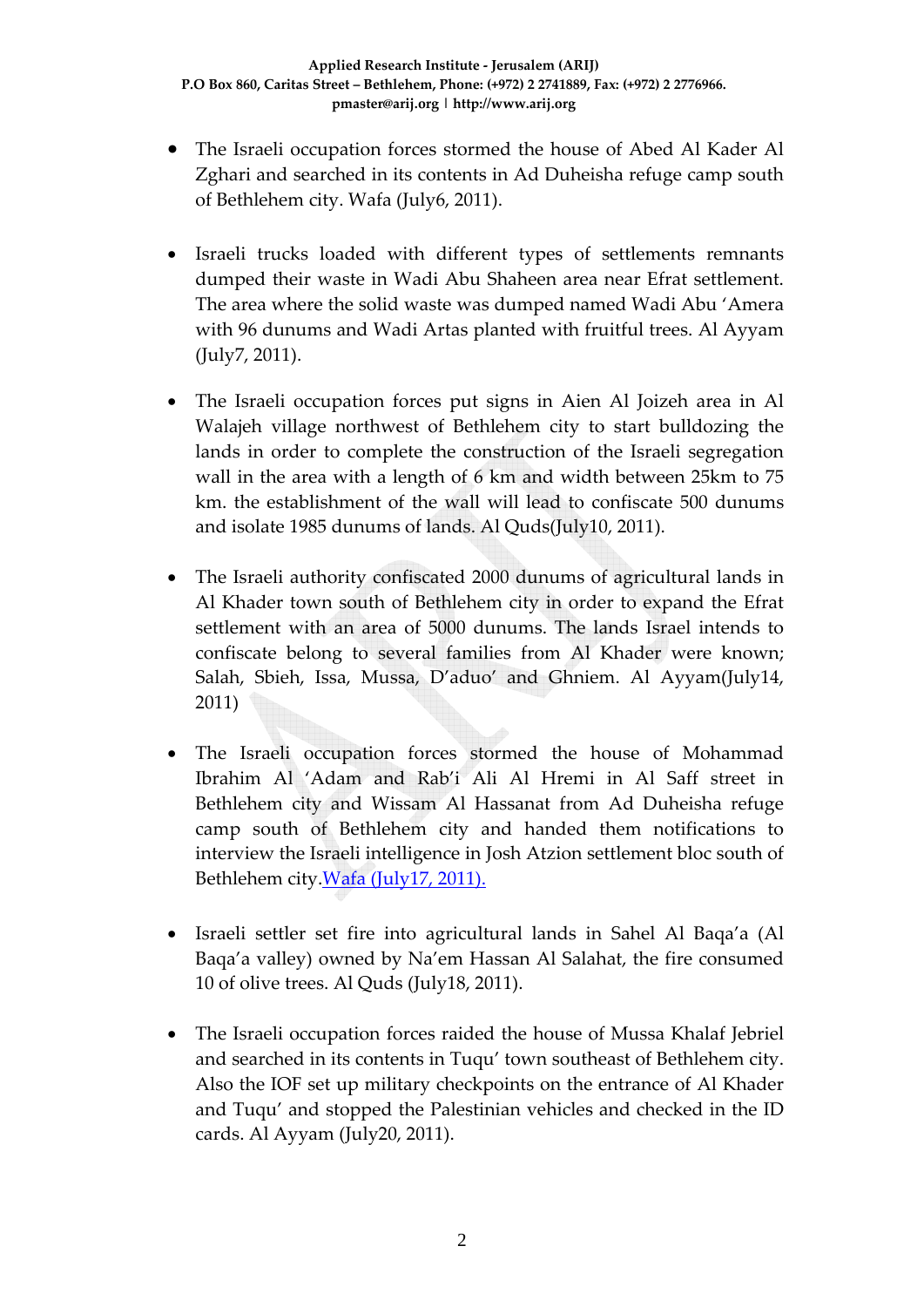- The Israeli bulldozers stormed Aien Al Joizeh area in Al Waljeh village northwest of Bethlehem city, and started to bulldoze agricultural lands planted with olive trees and pine trees in order to continue building the segregation wall. The targeted lands owned by Al Atrash and Rbah families. More than 60 trees of olive and pines were destroyed. Al Quds (July27, 2011).
- The Israeli settlers under the protection of the Israeli occupation forces set a tent in the lands of Khalel 'Alayan Sbateen in Al Sharfeh area in Hussan village west of Bethlehem city. Al Quds (July28, 2011).

## **Hebron**

- The Israeli occupation forces with 4 military vehicles attacked on the farmers stall and shop owners who sell their agricultural production near their farms and houses in Haloul and Beit Ummar town. And without pre-warning the IOF threw their products in the main street (Al Quds‐Hebron Street) and damaged the agricultural rooms. [Maannews\(July4,](http://www.maannews.net/arb/ViewDetails.aspx?ID=402111) 2011).
- The Israeli occupation forces and Israeli settlers prevented 'Awad Family and foreign peace activists from working and reclaiming their lands located in Kheleh Al‐Kotleh area in Hebron city near the Karmi Tsour settlement. In the same context the IOF prevented 'Awad family from reaching their lands in Wadi Abu Al‐Reesh (Abu Al Reesh valley) to reap the crops. Al Quds (July 2, 2011).
- The Israeli occupation forces accompanied bulldozers destroyed and confiscated 9 of water tanks in Kherbeh Em Nayyer east of Yatta town in Hebron governorate. Al Quds (July 6, 2011).
- The Israeli occupation forces bulldozed 16 dunums of Palestinian lands planted with vegetables in Al Baqa'a area east of Hebron governorate and destroyed water pipes and confiscated agricultural equipment and tools owned by Jaber and Al Rajby families. It is worth to point out that it is the fifth time in row that the IOF bulldozed these lands to expel the farmers and to expand the Israeli settlements. AlQuds (July10, 2011).
- The Israeli occupation forces raided Yatta, Dura and Sa'er towns and several neighborhoods in Hebron governorate and searched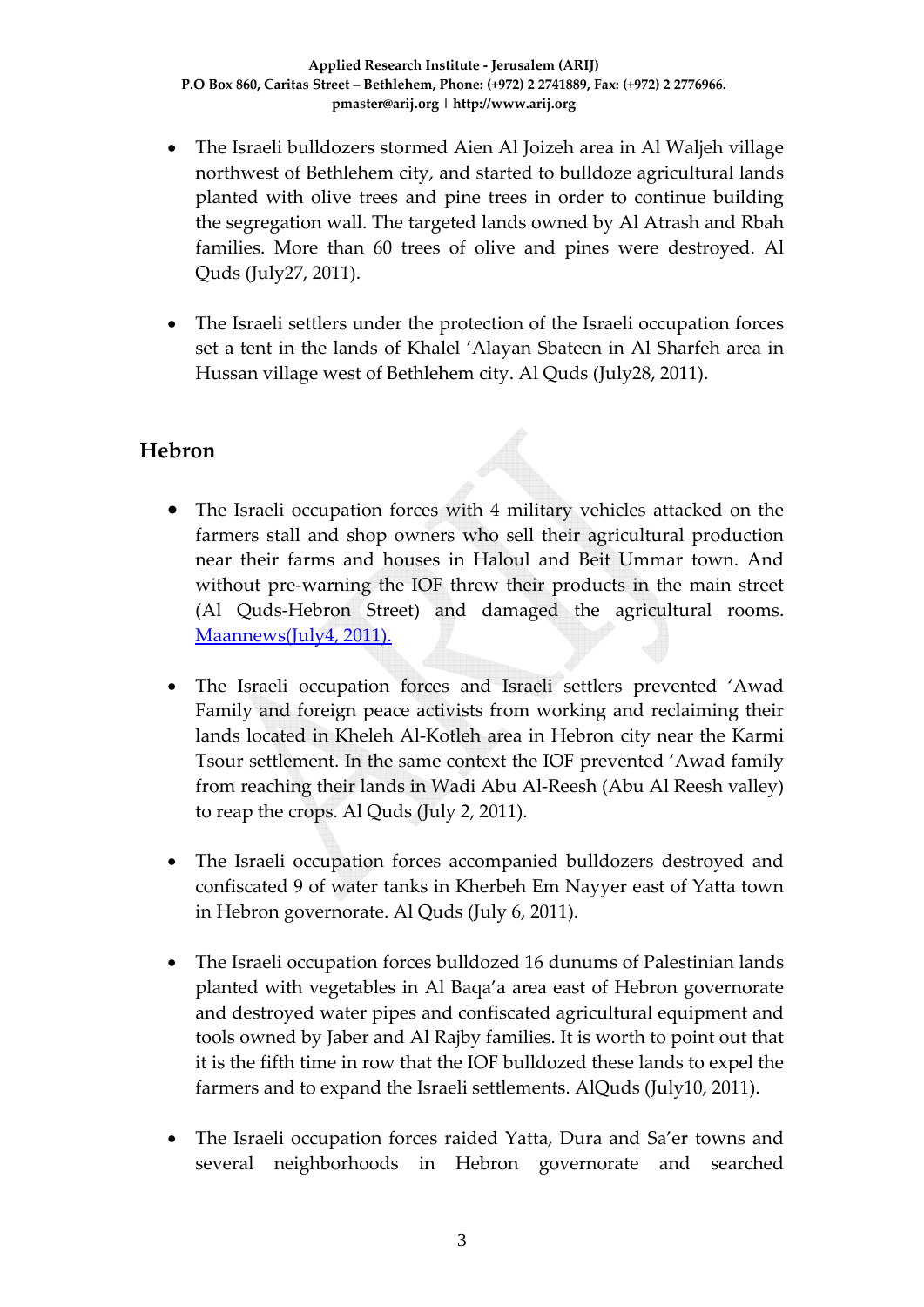Palestinian houses were known: Mazen Abdeen, Mohamad Ismail Abu Dauod, Monir Al Hadosh and Ahmad Abed Al Fateh Al Hour. Also the IOF stopped the Palestinian vehicles and searched the ID cards. Wafa [\(July18,](http://www.wafa.ps/arabic/index.php?action=detail&id=109464) 2011).

- The Israeli bulldozers protected by the Israeli occupation forces bulldozed agricultural lands of Sa'er town in Asyar settlement area owned by Al Shlaldeh family. Al Quds (July18, 2011).
- The Israeli occupation forces razed 35 dunums of agricultural lands planted with vegetables and confiscated water pipes in Al Baqa'a east of Hebron city. It is worth mention that the IOF bulldozed the land for the third time in row during the last two months to expand the Qiryat Arba' and Kharsine(Ramat Mamre) settlements. The targeted land owned by Azam Mohamad Jaber, Marwan Hisham Al Rajbi, Same' 'Areef Al Rajbi, Fadi 'Areef Al Rajbi and 'Ezz Arafat Al Rajbi .Al Ayyam (July20, 2011).
- The Israeli occupation forces stormed Smou' town south of Hebron city and searched the house of Muhannad Mohammad Hawamdeh also raided several Palestinian houses and commercial shops owned by Mwafaq Al Haimoni and Bilal Al 'Aseli in Hebron city. Wafa(July20,2011)
- The Israeli occupation forces set up military checkpoints in Yatta, Nuba and Dura town in Hebron city and stopped the Palestinian vehicles and checked in their ID's cards. Wafa [\(July20,](http://www.wafa.ps/arabic/index.php?action=detail&id=109614) 2011).
- The Israeli occupation forces stormed Al Dahryia town in Hebron city and several Palestinians houses where they owned by Ali Samara, Ibrahim Al R'anawi and Hassan Wriedat also raided 2 house owned by Taleb Al Shwahen and Khalel Al Shwahen in Yatta town south of Hebron governorate. Al Quds (July22, 2011).
- The Israeli occupation forces stormed Smou town south of Hebron governorate and searched Abu Diab primary school, also raided the houses of Mussa Ismael Khalaileh and Azez Mesbah Khalaileh and searched in its contents. Meanwhile the IOF set up military checkpoint on the entrance of Smou, Dura and Tarqumia towns and stopped the citizens' vehicles and searched in their ID cards. Al Ayyam (July26, 2011).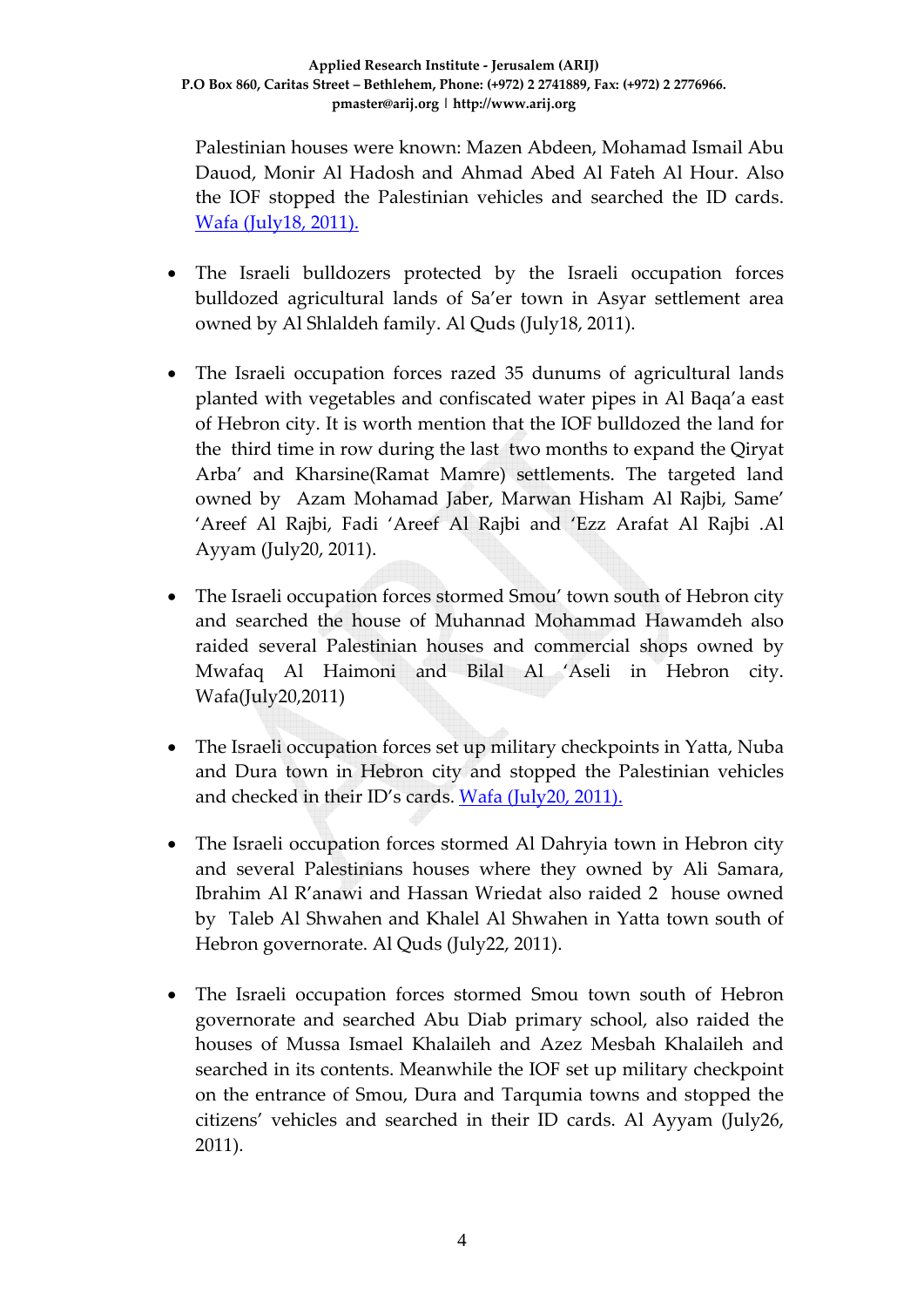- The Israeli occupation forces set up flying checkpoint on the road that connect between Dura and Hebron cities in both sides in Sinjer area and stopped Palestinian vehicles and checked on their ID cards. Al Quds(July29,2011).
- The Israeli settlers of Karmi Tsour and the Israeli occupation forces stormed Beit Ummar town north of Hebron governorate and started to wandered in the lands of the Sh'ab Al Saer area in the northern side of the Beit Ummar town and Al Mazyrieh and Jala areas from the western side of the town in order to search and find springs and water sources. Al Ayyam (July30, 2011).

#### **Jerusalem**

- PEACENOW movement announced a plan for 30 new housing units Palestinian neighborhood of Ras Al Amoud was deposited last week (23/6/11) for public review (Plan No. 12259). There are 60 days for the public to submit objections to the plan, after which the regional committee for planning will discuss the objections and approve or reject the plan. The next step, after the objections, will be the final approval and the validation of the plan, and then the initiator can apply for a construction permit from the municipality and start the construction .The plan is located on the main road of Ras El‐Amud, the Jericho Road, approx. 50 meters away from the existing settlement compound (the old police station). If approved, the plan will allow the settlers to expand dramatically their presence in the heart of the Palestinian neighborhood. Adding another 30 units, means another 30 families (approx. 120‐150 people) – more guards, more infrastructure, more public transportation for the settlers, and a change of the public domain and of the character of the neighborhood. Al Quds (July1, 2011).
- The Israeli TV reported that Israeli Defense Minister, Ehud Barak, issued direct orders allowing Israeli settlers to build hundreds of units in settlements near the West Bank cities of Bethlehem and Nablus**.** The Israeli Housing Ministry confirmed that Ehud Barak had personally signed the permits following the deadly stabbing attack that targeted Iramar illegal settlement near the northern West Bank city of Nablus. Israeli Prime Minister, Benjamin Netanyahu, will openly announce bids for the construction of hundreds of units on privately owned Palestinian lands in Bethlehem and Nablus. The bids include 300 units in Beitar Ilit illegal settlement, south of Husan town west of Bethlehem,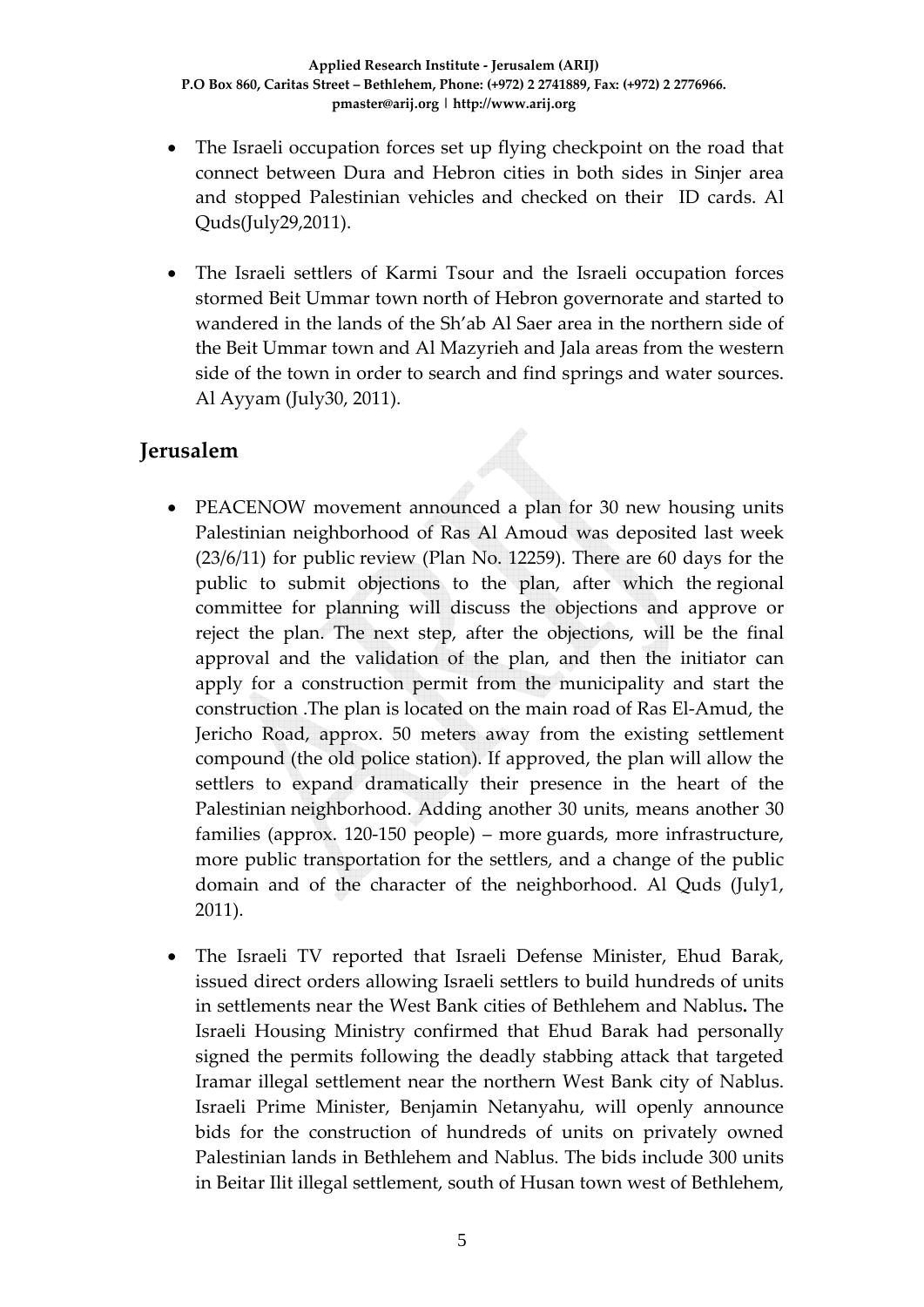40 units in Efrata illegal settlement, built on lands the belong to the residents of Al Khader town south of Bethlehem, and 46 units in Karne Shomron illegal settlement near Nablus.Al Quds(July4, 2011).

- Israel's Jerusalem municipality approved a plan on Monday to build hundreds of new homes for Jews on annexed land in the occupied West Bank. Elisha Peleg told Reuters that the city planning commission had approved building plans for 900 new units in Gilo, an urban settlement built on land Israel captured in a 1967 war and unilaterally annexed to Jerusalem. The proposals still need approval from the Interior Ministry and construction is not likely to start for a year or two. Al Quds (July5,2011).
- The legal department in Al Maqdisi organization for Society Development in Jerusalem had postponed the decision of the Israeli Municipality of Jerusalem to demolish the house of Nael Hassan in Ras Al‐ Amoud in Jerusalem city for nine months. Al Quds (July8, 2011).
- The Jerusalem municipality approved the construction of a new four meters wide road in Silwan town south of the Aqsa Mosque, to serve settlement outposts in Jerusalem city. The road starting from Ras Al-Amud suburb to Al‐Bustan Street. The new road, which would be completed by the end of the year, passes through densely populated neighborhoods. Wafa (July10, 2011).
- The Israeli Municipality of Jerusalem handed over administrative order to Khadijeh Kayed Abed Al Razek in Karam Al Shiekh in Silwan town to demolish her house under the pretext of lacking building license. Al Quds (July11, 2011).
- A Palestinian was forced to demolish a 450-square-meter chicken hut, built without a permit in 'Anata village, following a court decision to that effect, issued in late June. The rest of the farmʹs structures are also under the threat of demolition. Al Quds (July 12, 2011).
- The Israeli bulldozers demolished 7 livelihood structures mainly including a minimarket, a carpentry workshop, a shop, and a parking lot. In Al Khalayleh neighborhood (Hai Al Khalayleh) in Al Jib village northwest of Jerusalem city. The Israeli occupation forces stormed the neighborhood and immediately started to demolish house owned by Talal Al Asmar and commercial shop owned by Ismael Abu Rbah and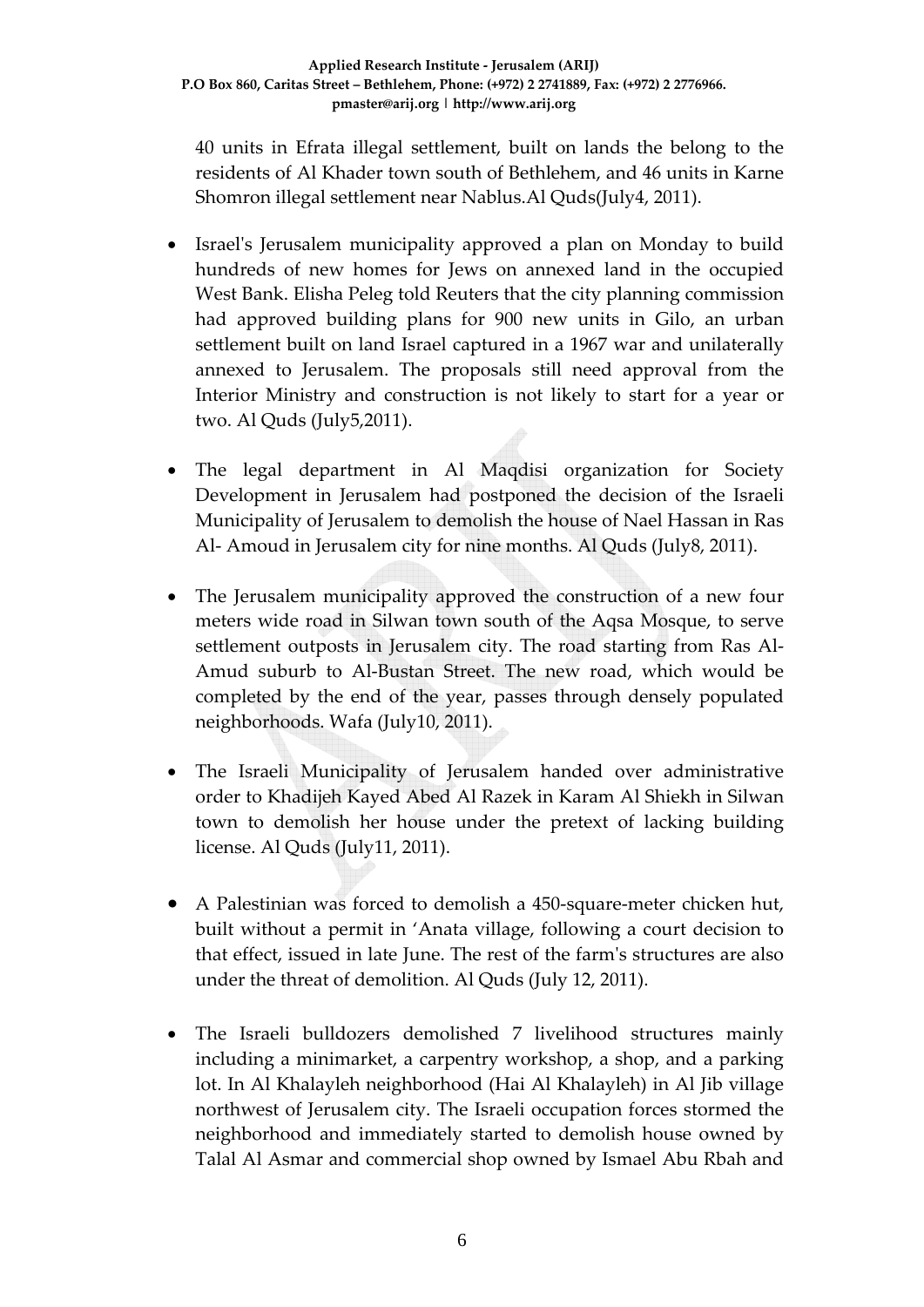destroyed all its contents, also demolished Garage and retaining walls owned by Hmada Al Lala. Al Quds (July13, 2011).

- The Planning and Construction Committee of the Israeli Municipality of Jerusalem approved Wednesday the building of the Museum of Tolerance on the site of Maʹman Allah ancient Islamic cemetery. The municipality announced that it moved the remains of hundreds of bodies from the cemetery to undisclosed locations during six years of continuous excavation and dredging on the land of the cemetery. The new plan includes the building of a museum, square, stadium, show rooms and other facilities. Al Quds (July14, 2011).
- The Israeli occupation forces continue with their attacks on the Palestinian lands in Qetna town northwest of Jerusalem city for the third time in row, where they set fire in agricultural lands which caused destroyed the olive trees. Al Ayyam (July17, 2011).
- The Israeli court imposed a fine on Widad Jabril Al Tawil in Sliwan town in Jerusalem and ordered to demolish the house of 85 m² under the pretext of building without permits. The total of fined is 35 thousand NIS where the Israeli court has given her until October to obtain permits from the Israeli Municipality. Al Ayyam (July19, 2011).
- Ali Issa Abu Skran demolished his 60 m<sup>2</sup> house in Jabal Al Mukaber by his hands under the pretext of being built without permits. Al Quds (July19, 2011).
- The Housing and Construction Ministry asked for the submission of bids to build 340 housing units in Betar Ilit settelment south of Jerusalem city and another 42 housing units in Karnei Shomron settlement north of Nablus city. Israeli Defence Minister Ehud Barak had approved the construction of the 294 Beitar Illit homes in May, but the project was subject to various stages of review and additional approvals before tenders could be issued.More than 300,000 Israelis live in settlements in the West Bank and another 200,000 live in settlement neighbourhoods in East Jerusalem, which is also home to some 270,000 Palestinians. Al Quds (July19, 2011).
- The Israeli Jerusalem Municipal court issued an order to demolish the house of 100m<sup>2</sup> owned by No'man Hassan Taha Abu Snieneh from Hai Aien Al Lozeh (Aien Al Lozeh neighborhood) in silwan town and imposed on him a fine of 89 thousand NIS under pretext of construction his house . Al Ayyam (July21, 2011).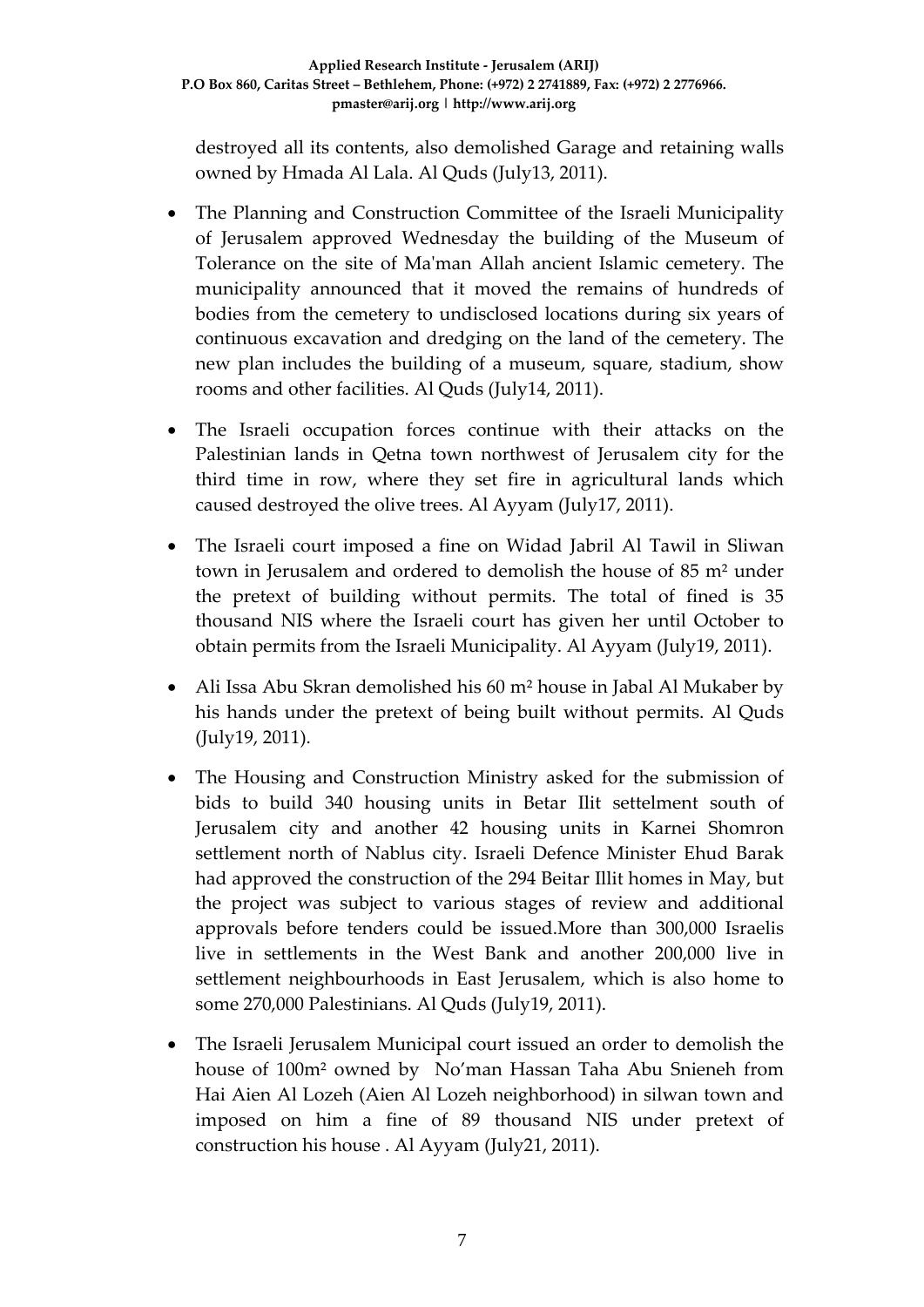- The Israeli occupation authority (IOA) has declared intention to confiscate 136 dunums of Palestinian land in occupied Jerusalem. The organization and construction committee in the IOA‐controlled Jerusalem municipality said that 102 dunums would be expropriated in the Ras Al‐Amud and Wadi Qaddoum areas and another 34 dunums would be confiscated south of Silwan town. Al Quds (July22, 2011).
- Israeli sources reported that the Israeli government intends to construct dozens of units in Jabal Abu Ghneim (Har Homa) and Pisgat Zeev illegal settlements built on Palestinian lands in occupied East Jerusalem The first project known as 'Ouz Tsourim includes the construction of nearly 97 units in Abu Ghneim with a total cost of 130 Million Shekels. It aims at constructing seven residential buildings and a small mall, in addition to a number of buildings that would be situated near a planned park. Some of the new apartments will be ready by 2012 while the rest will be ready by 2013.Also, 24 units will be built in Pisgat Zeev settlement with a total cost on NIS 50 million. Al Quds(July23,2011).
- The Israeli bulldozers uprooted 100 of long-standing olive trees owned by 3 Palestinian families in Beit Iksa village southwest of Jerusalem city, where they known; Ghaeth, Hababa and Hamael families. The IOF transferred the trees to unknown destination after the Israeli bulldozers uprooted the olive trees planted in the lands near to Ramot settlement .Al Quds (July22, 2011).
- The Israeli occupation forces stormed Al Bustan neighborhood (Hai Al Bustan)in Silwan town and started to fire the tear gas, sound incendiary bombs on the citizens houses which caused burning to Jom'a Awad house and fired on the citizens houses and caused panic and fear to the children and women as well as causing holes in the walls of the houses of Al Shlodi and Odeh families. Al Quds(July31, 2011).

#### **Ramallah**

• The Israeli occupation forces set up military checkpoint on the road of Nablus that connect between Al Beira and Serda cities near the Beit Ill settlement. Al Quds (Juluy13, 2011).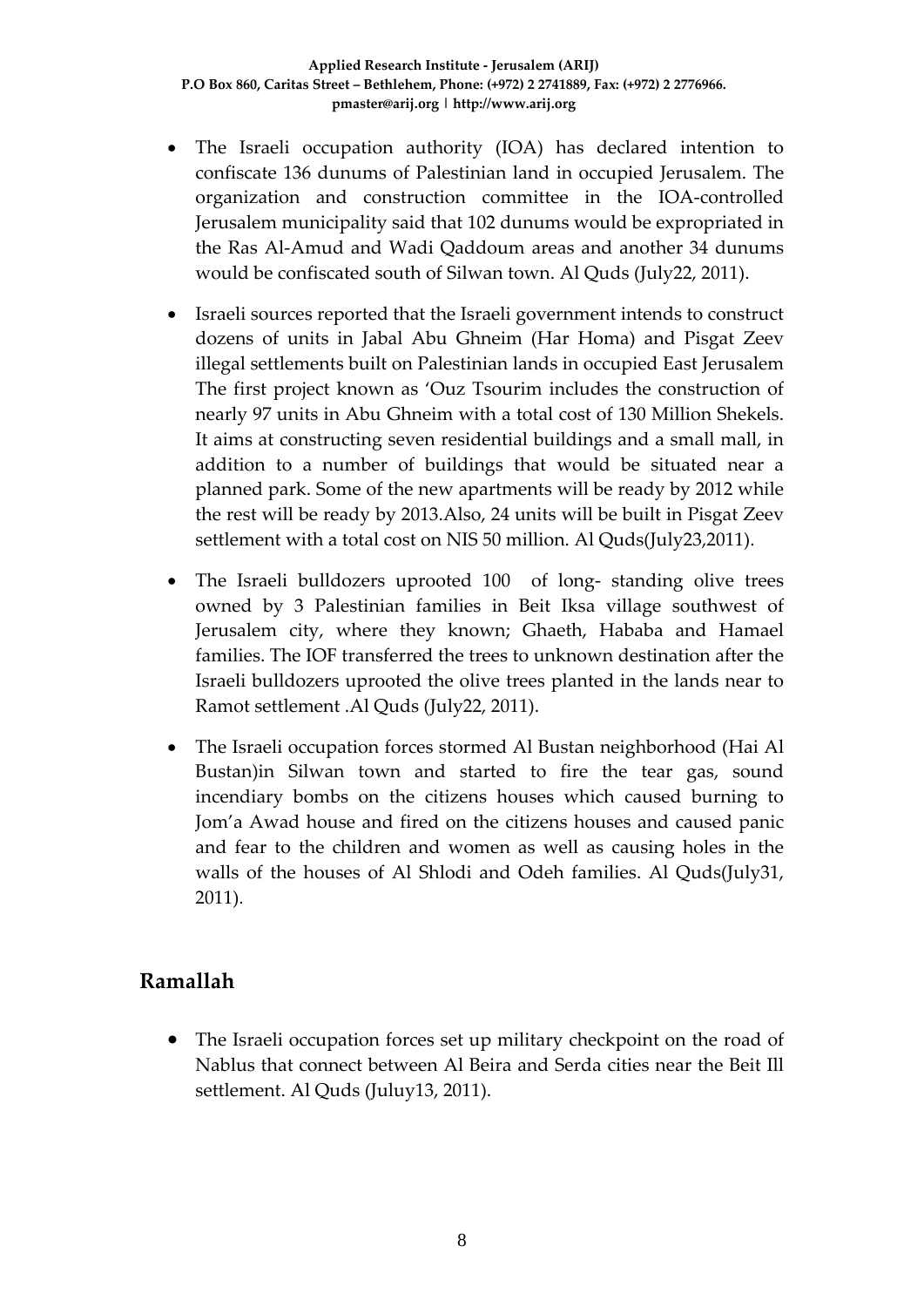- The Israeli occupation forces stormed the house of Yasser Al Tamimi in Ramallah governorate and turned it to military zone Al Quds (July16, 2011).
- The Israeli occupation forces stormed Kobar village north of Ramallah city and to the house of Sari Issam Al Barghoti where they searched in its contents. Al Ayyam (July23, 2011).
- The Israeli occupation forces demolished 5 Palestinian houses made of burlap, 4 agricultural barracks and 5 outdoor kitchens under the pretext of lacking building permits in Arab Al Mahaliyat in Al Maghair Al Deir area east of Deir Daboun village in Ramallah governorate. The demolition caused displacement of 4 families (28 members including 20 children. The owners of the demolished structures are:Mussa Sliman Mlihat (1 barracks and 2 kitchen),(Muhammad Sliman Attalah Mlihat(1 barracks and 1 kitchen), Mohammad Ali Sliman Mlihat(1 barracks and 1 kitchen) and Ibrahim Mohammad Izhiman Mlihat(4 barracks and 5 kitchen).Al Quds(July30, 2011).

## **Jenin**

- The Israeli occupation forces stormed Kherbeh Al- Mekhal near Yaboud town west of Jenin city and Palestinian houses and searched in its contents. [Maannew](http://www.maannews.net/arb/ViewDetails.aspx?ID=401547) (July2, 2011).
- The Israeli occupation forces stormed Bruqin town and Kafer Dan village west of Jenin city and to black‐smith owned by Abed Allah Soboh and commercial shop owned by Hares Salameh. Al Ayyam (July5, 2011).
- The Israeli occupation forces accompanied the department of the Israeli water authority stormed Kafer Al Dan village west of Jenin city and searched in the agricultural lands under the pretext of searching for water wells in the area.Al Quds(July7, 2011).
- The Israeli Occupation forces confiscated truck loaded with woods owned by Mahmoud 'Abadi from Yaboud town south of Jenin governorate. While they detained the truck for couple of hours before they confiscated it and handed the owner official papers proves the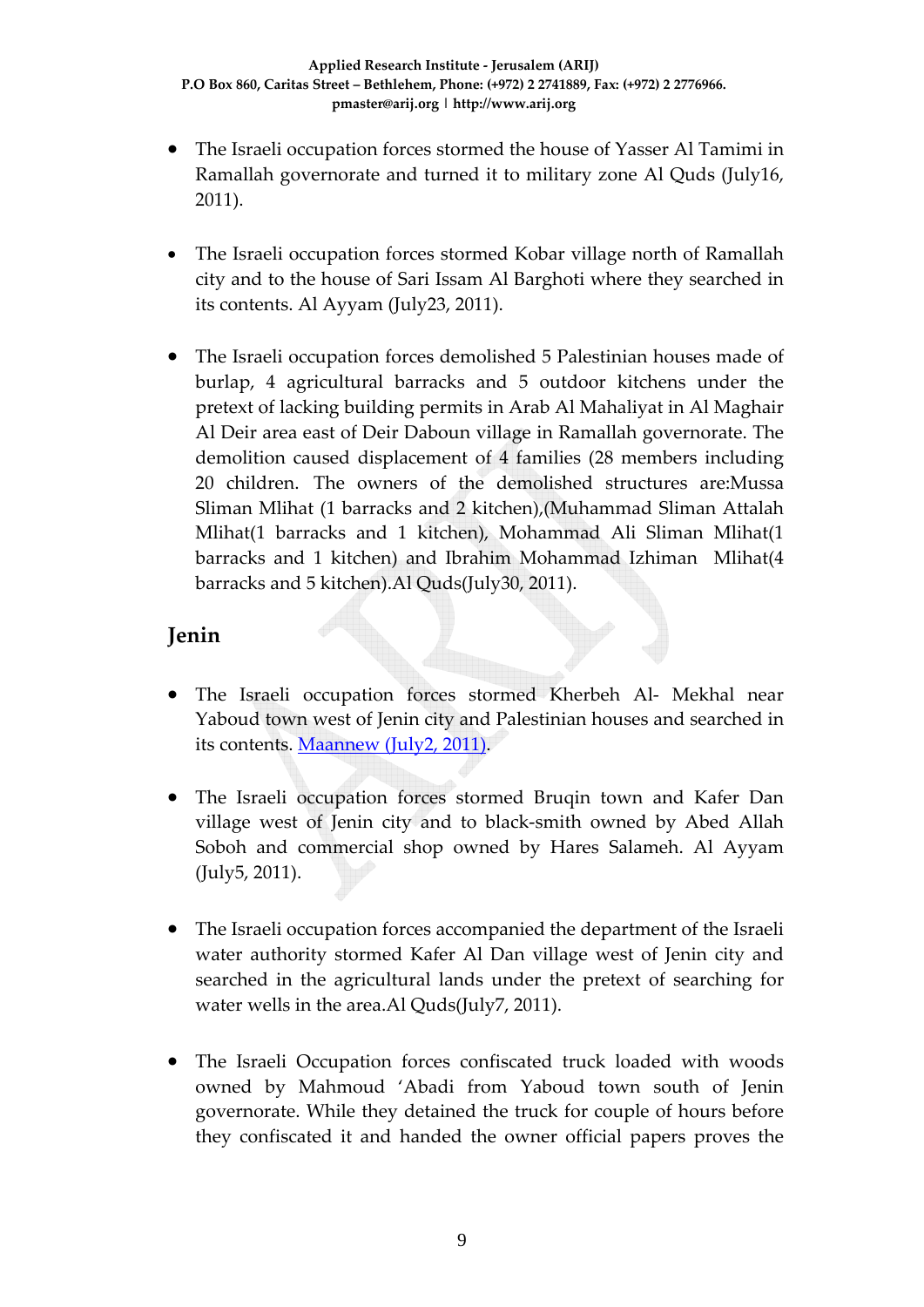confiscation the truck and the quantities of the woods. Al Ayyam (July8, 2011).

• The Israeli occupation forces accompanied military vehicles stormed Zbouneh and 'Anien towns west of Jenin governorate and raided the houses of Yousef Ghasan 'Ardda, Malek Bassam Abu 'Abed and Jihad Tahseen Al 'Ardda and searched in its contents. The IOF handed Yousef Hasni Abu Jalbash , Fadi Ahmad Al 'Ardda, Kassem Jawad Al 'Ardda and Abed Al Naser Zohair notifications to interview the Israeli intelligence in Salem military camp. Al Ayyam (July29, 2011).

#### **Salfit**

- The Israeli occupation forces with Israeli bulldozers uprooted 15 olive trees in Kafer Al Deik lands in Salfit governorate owned by Abed Ahmad Sliman under the pretext that the lands are classified as State Land. Al Ayyam (July1, 2011).
- The Israeli occupation forces stormed Marda village in Salfit governorate and to Palestinian houses owned by Hussam Sliman, Ali Sliman and Isam Sliman and searched in its contents. Wafa (July6, 2011).
- The Israeli settlers attacked and threw stones at the Palestinian vehicles in Deir Estyia village in Salfit governorate which caused damage to the vehicles. Al Quds (July8, 2011).
- The Israeli occupation forces uprooted 660 olive trees in Wadi qana west of Salfit governorate owned by Abed Al Aziz 'Akel, Husni Mansour,Moukbel Aawad and Yousef Mansour . Also the IOF prevented the farmers from entering their lands in Wadi Qana under the pretext of closed military area. Al Ayyam &  $LRC$  (July12, 2011).
- The Israeli occupation forces handed 3 Palestinians demolition orders for a house and 2 barracks in Zawyah town in Salfit governorate. Mr. Khader Shker, the mayor of the town said that the targeted house owned by Mahmoud Abed Rabo Shaker located near the northern entrance of the village, even though that the house has been built for about 25 years. While the 2 barracks owned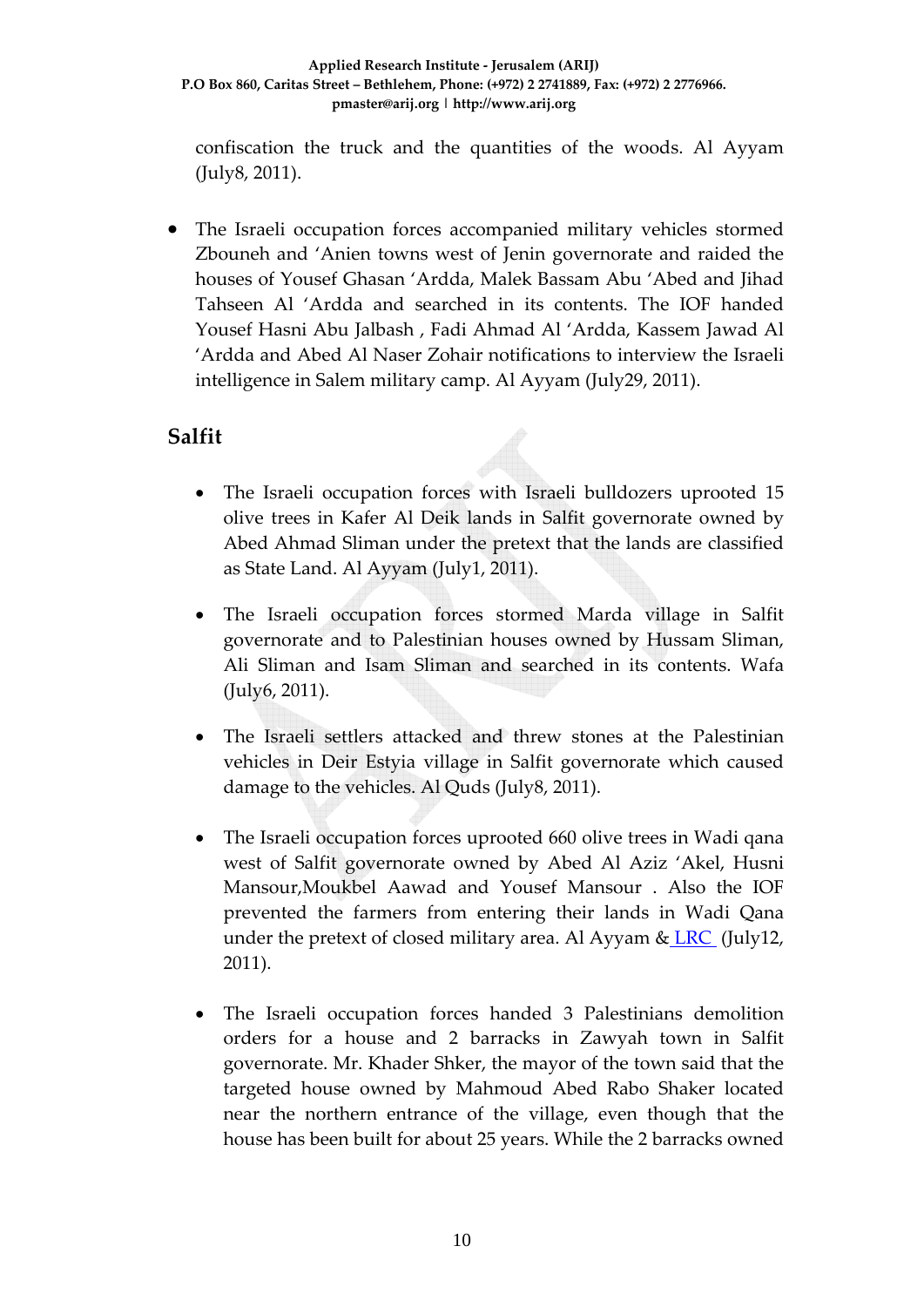by Adnan Kedwa and Iyad Abed Allah Berin Shker. Al Ayyam (July22, 2011).

The Israeli occupation authority ordered for the second time the demolition of Ali Ben Abi Talib mosque in Bruqin village west of Salfit city under the pretext of building without permits. The Head of the municipal council in Bruqin village Akrama Samara indicated that he had received a similar order earlier last month in the  $12<sup>th</sup>$  of June 2011. Two months ago in the same town the IOF demolished a school for girls whose constriction was funded by the USAID, although it was licensed and legal. Al Ayyam (July26, 2011).

## **Nablus**

- The Israeli occupation forces announced Iraq Burin village southwest of Nablus city as closed military area and set up military checkpoint on the entrance of the village and prevented the citizen's vehicles from entering and exiting the village. Al Ayyam (July3, 2011).
- The Israeli settlers of Yetzhar settlement set fire into agricultural lands in the 'Asera Al Qabalyia village southwest Nablus city, where the Israeli occupation force expelled and prevented residents of the village who are trying to extinguish the fire. Wafa [\(July3,](http://www.wafa.ps/arabic/index.php?action=detail&id=108513) 2011).
- About 500 Israeli settlers attacked and threw stones at several houses owned by Palestinian citizens in 'Aasera Al Qabalyia village southwest of Nablus city where the Israeli occupation forces came to protect the settlers and fired tear- gas canisters which caused several injuries to number of citizens. Al Quds (July4, 2011).
- The Israeli occupation forces stormed Iraq Burin village southwest Nablus city after closing all its entrance. Wafa (July4, 2011).
- Thousand of Israeli settlers stormed the Joseph's tomb east of Nablus city by 20 buses, where the Israeli occupation forces closed the checkpoints that lead to the Nablus city and forced the citizens to go to other roads in preparation for the entry of the Israeli settlers. Al Quds (July5, 2011).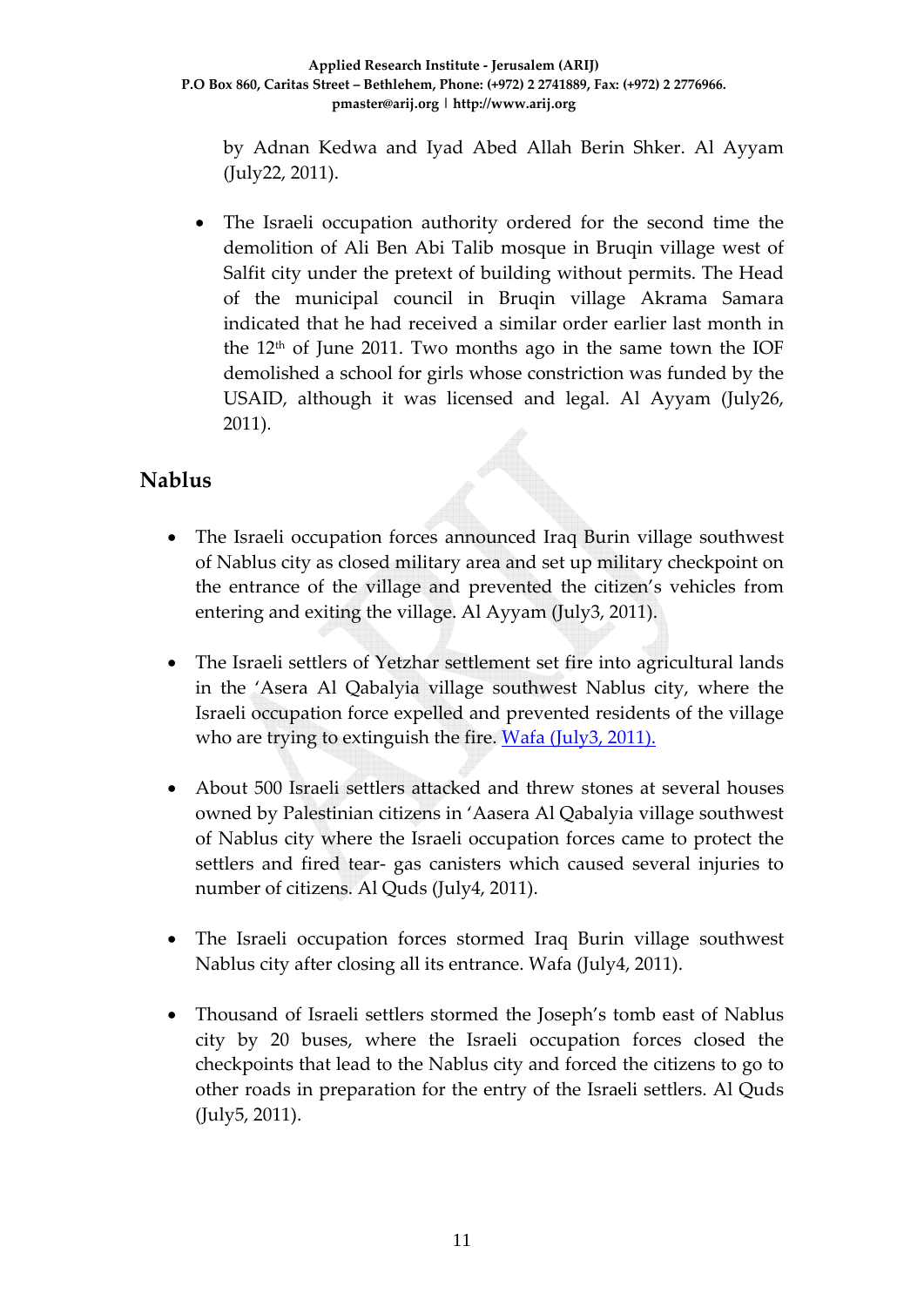- The Israeli settlers of Itamar settlement burned 300 olive trees in 'Aqraba village in Nablus city.Al Ayyam (July5, 2011).
- The Israeli settlers of Yetzhar settlement set fire into lands in Al 'Erma area located between 'Aqraba, Yanoun and 'Awarta towns, the fire consumed about 450 olive trees. Al Quds(July5, 2011)
- The Israeli settlers of Yetzhar settlement set fire into fields located in Kheleh Al Sha'ra area in Madama village south of Nablus city.Al Quds (July6, 2011).
- The Israeli occupation forces with 15 military jeeps stormed Iraq Burin village west of Nablus city and the Palestinian houses and took photos for their residents when they shown the IOF the ID cards. Wafa  $(July 6, 100)$ [2011\).](http://www.wafa.ps/arabic/index.php?action=detail&id=108698)
- The Israeli settlers of Yetzhar settlement attacked number of Palestinian workers while they worked on razing the road that connect the water tank project and prevented them from continue the work located in 'Aasera Al Qabalyia village southwest of Nablus city.Al Quds(July7, 2011).
- The Civil Administration delivered a declaration to confiscate 189 dunums under the pretext of state land, from the lands of Qaryout village so as to retroactively legalize houses and a road in the Hayovel neighborhood of the settlement of Eli. The Palestinian owners of the targeted lands have 45 days to appeal against the declaration. Al Quds (July8, 2011).
- About 20 Israeli settlers of Yetzhar settlement destroyed the olive trees and attacked Palestinian houses by stones in 'Aasera Al Qabalyia village southwest of Nablus city. Al Quds (July11, 2011).
- The Israeli occupation forces accompanied with bulldozers destroyed and demolished 3 water wells owned by Nabil Joudeh, Najeh Zaid Al Kilani and Mohammad Abu Wahddan in Al Naserieh and Al 'Aqrabanieh villages in the valley area northeast of Nablus city. The wells were used to irrigate more than 2 thousand dunums of agricultural lands planted with citrus and vegetables. Al Quds (July13, 2011).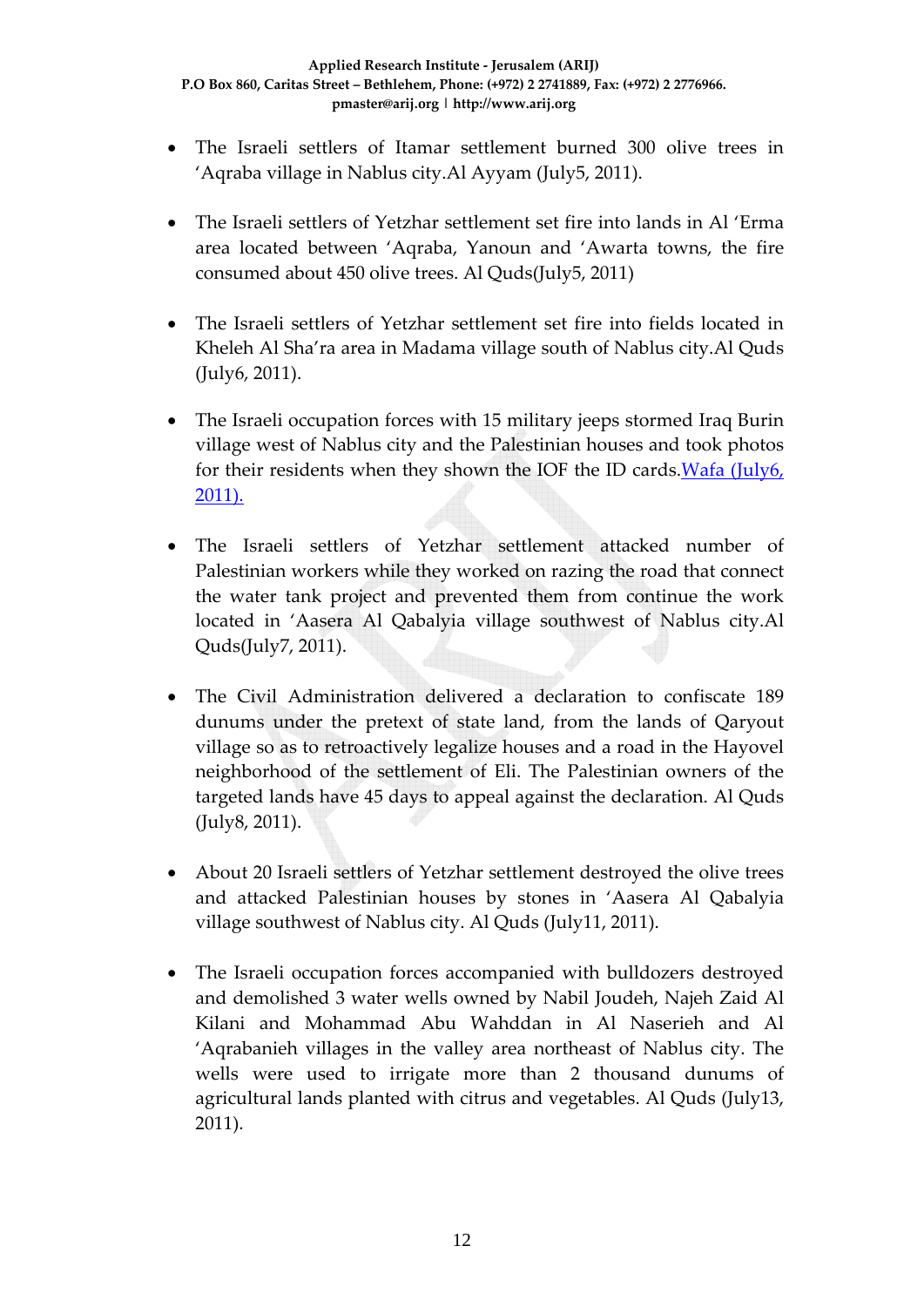- The Israeli occupation forces stormed and searched in Palestinian houses Salem village east of Nablus city. Al Quds (July13, 2011).
- Israeli sources reported on Wednesday evening that the Israeli government decided to approve a plan aiming at the expansion of the Itamar illegal settlement, near the northern West Bank city of Nablus. The cabinet will be approving the new plan after studying its maps. The approval comes to implement the vows of Israeli Prime Minister, Benjamin Netanyahu, following the stabbing attack carried out against a family in Itamar, last march. Al Ayyam (July14, 2011).
- The Israeli settlers of Yetzhar settlement set fire into 1200 olive trees in Burin village south of Nablus city. Al Quds& [LRC](http://poica.org/editor/case_studies/view.php?recordID=3381) (July16, 2011).
- The Israeli occupation forces stormed Qaryut village south of the city of Nablus with shooting, tear gas and sound bombs where they imposed the curfew. [Maannews](http://www.maannews.net/arb/ViewDetails.aspx?ID=406091) (July17, 2011).
- The Israeli occupation forces announced Iraq Burin southwest of Nablus city as closed military area andprevented the citizens from entering and exiting the village. Al Quds (July17, 2011).
- The Israeli occupation forces caused fire in tens of dunums of agricultural lands in Zwata village west of Nablus city after exploded bombs in the area. Al Quds (July18, 2011).
- The Israeli settlers of Yetzhar settlement set fire into 3 dunums of lands planted with olive trees in Burin village south of Nablus city. Al Quds (July22, 2011).
- The Israeli settlers of Itamar settlement set fire into 7 dunums of lands planted with olive trees in Awarta village east of Nablus city. Al Ayyam (July29, 2011).
- The Israeli occupation forces stormed Iraq Burin village southwest of Nablus city and announced it as closed military area as every Saturday of each week. An eyewitness stated that the IOF who are stationed on the checkpoints at the entrance of the village stopped the Palestinian citizens and checked their ID cards. Wafa [\(July30,](http://www.wafa.ps/arabic/index.php?action=detail&id=110324) 2011).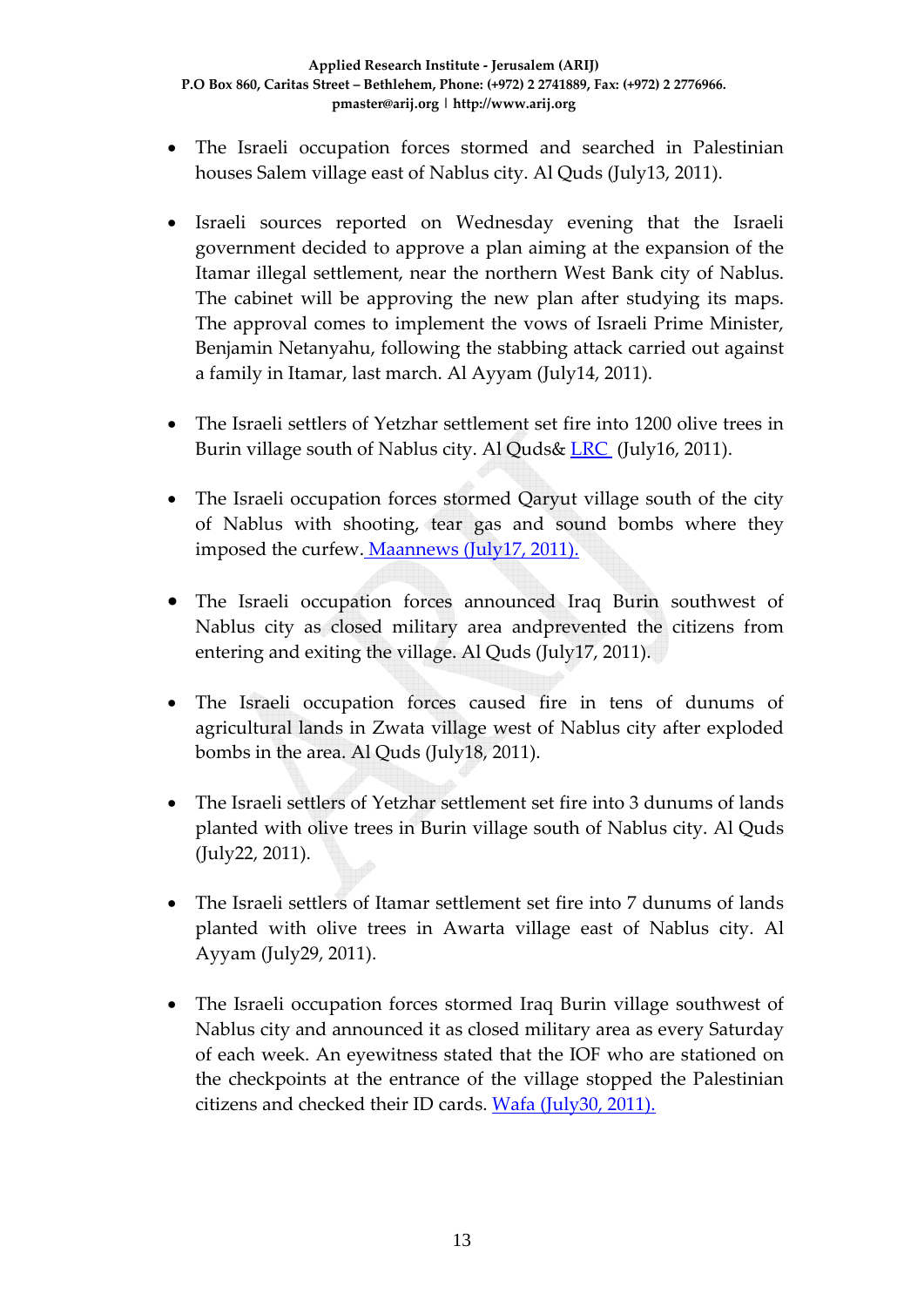- The Israeli settlers of Brakha settlement set fire into 20 dunums of lands planted with olive trees in the lands of Karamj Al Jeer east Burin village south of Nablus city.Al Ayyam (July30, 2011).
- The Israeli settlers from the settlement of Shvut Rahel; built on the Palestinian lands in Jaloud village south of Nablus city set fire into 150 dunums of lands. Al Ayyam (July31, 2011).

# **Qalqilyia**

- The Israeli settlers set fire into 140 olive trees in Kafer Kadoum owned by Sliman Saed Ali, 'Abed Al Mahdi Ali. Palestine Press News Agency (July1, 2011).
- In the seventh anniversary of the advisory opinion of the International Court of Justice, the Israeli Occupation authorities announced the renewal of the confiscation of 400 dunums of Azoun village lands south of Qalqiliya governorate in order to construct the Israeli Segregation Wall in the northwest side of the village to expand the illegal settlement of Oranit. Al Quds (July10, 2011).
- The Israeli occupation forces set a military checkpoint on the northern entrance of Jinsafut village east of Qalqilyia city. Al Ayyam (July23, 2011).

## **Tulkarem**

- The Israeli occupation forces with 5 military vehicles stormed Tulkarem city and centered in different Palestinian neighborhoods and stopped the citizens vehicles and checked in the ID cards of the citizens after they forced them to get out from their vehicles. Al Quds (July4, 2011).
- The Israeli occupation forces tightened from its procedures on the 'Anab checkpoint east of Tulkarem city and set up several checkpoints and obstructed vehicular and pedestrian movements in both sides Al Quds (July4, 2011).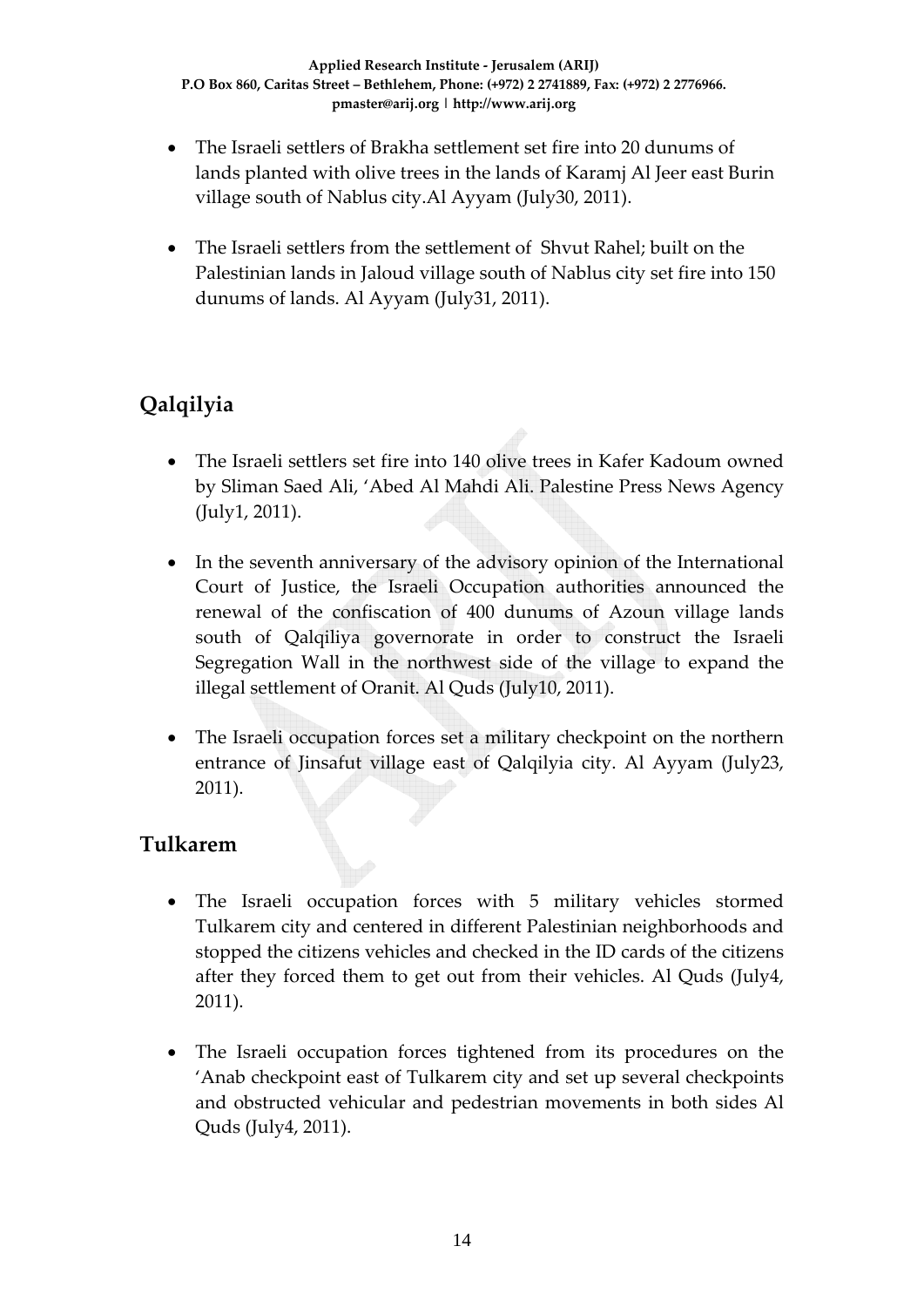• The Israeli occupation forces stormed Farta'a village east of Tulkarem city and checked the places and buildings of historical and archaeological also took photos of the houses and the ancient historical areas. Al Quds (July17, 2011).

#### **Tubas**

• The Jerusalem Municipality local planning and construction committee notified 7 Bedouin families in Wadi Al Maleh to halt the construction of their residential and agricultural facilities under the pretext of lacking permits in area classified as area c. The owners of the threatened structures are: Yasser Younis Abu 'Alam(1 tent and 2 barracks), Jamel Sliman Ka'abneh(2 tents and 1 barracks), Ihayia Khaled Ka'abneh(1 tent), 'Ayed Nustafa Daragmeh(1 tent and 1 barracks), Khaled Mustafa Daragmeh(1 tent and 1 barracks) and Ali Mustafa Daragmeh(1tent).Al Quds(July 27, 2011).

# **Jericho**

• Israeli authorities announced Sunday plans to expand two Israeli settlements in the Jordan Valley in order to increase settlers' population in the area.The Head of Wadi al‐Maleh local council, Aref Draghma, said that settlers started adding new floors to several buildings in the illegal settlement of Maskiot in addition to the residential neighbourhood which was previously constructed. He added that expansion operations were also conducted in the nearby settlement of Mikhula built on lands seized from Palestinian citizens. Wafa [\(July17,](http://www.wafa.ps/arabic/index.php?action=detail&id=109405) 2011).

#### **Gaza**

- The Israeli occupation forces fired at Palestinian houses in Al Faraheen area east of Khan Yonis city in the Gaza strip, where 3 Israeli bulldozers with 5 Israeli tanks penetrated 300 meters into the area from the eastern borders of the strip. Al Quds (July8, 2011).
- The Israeli Air Force has carried out six airstrikes in Gaza strip where the IAF fighter jets struck a smuggling tunnel under the border between southern Gaza and Egypt, where five people were wounded.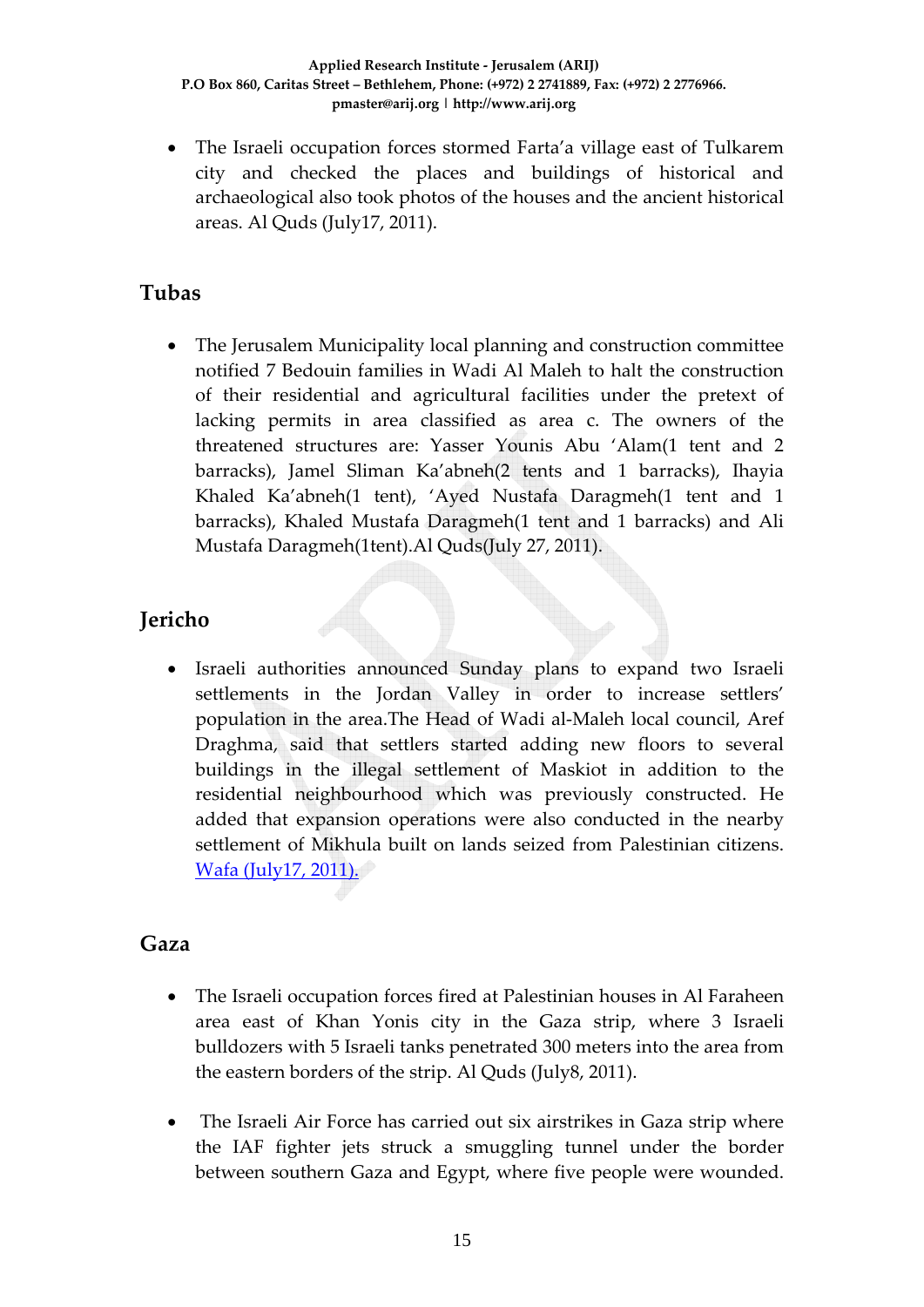The Israel Defense Forces spokesmanʹs office said the strikes were in response to response to six homemade missiles fired by militants from Gaza toward towns in southern Israel. Al Quds (July15, 2011).

- The Israeli vehicles moved approximately hundreds of meters into Al Briej camp, center of Gaza strip and seizure lands planted with crops in the area. Al Quds (July18, 2011).
- The Israeli military vehicles with 2 bulldozers penetrated 400 meters in the Palestinian lands located east of Al Maghazi camp in Gaza strip. Where the Israeli bulldozers started to seizure the lands in the area . Al Ayyam (July26, 2011).

#### **Others**

- 60 years after the confiscation of land owned by Abed Al Rahman Abu Ghosh family under the absentee property law they succeeded to retrieval the land in Abu Gush area inJerusalem city. Ihab Abu Gosh the attorny of Abu Gush family indicated that the family engaged in a judical conflict with the Israeli authorities for more than 15 years before they get a ministerial decesion from many israeli ministries in addition to the Israeli Land Authority stating that they have the right to use their lands according to their ownership. Al Quds (July7, 2011).
- Haaretz newspaper disclosed an Israeli plan to annex more Palestinian lands in the occupied West Bank aimed at dismembering it further and thus eliminating any chance to establish an independent Palestinian state .According to the document, the civil administration controlled by the Israeli occupation forces is taking steps to increase Israel's ownership of West Bank lands. The plan enables increased construction not only around settlement blocs like Ariel, Ma'aleh Adumim, and Gush Etzion, but also in strategic areas like the Jordan Valley and the Dead Sea. The senior Israeli officer Zvi Cohen, head of the civil administration's infrastructure department, prepared this plan in which he claimed that the Israeli government has a right to seize the Palestinian lands whose ownership is undefined. Al Ayyam (July23, 2011).